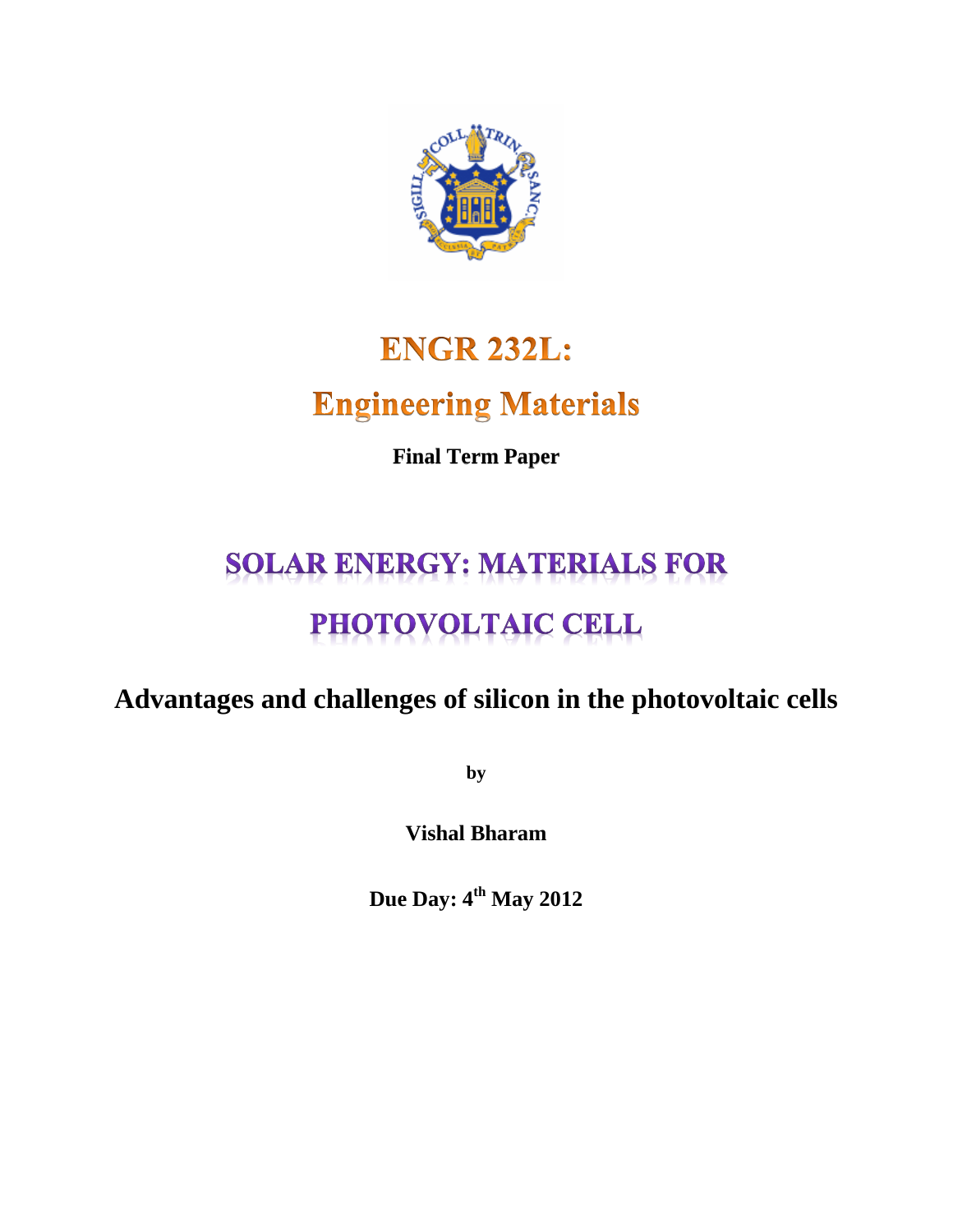# **Abstract**

Due to the high energy demands followed by the crisis of petroleum, the hope for the future lies in the renewable energy resources such as solar energy. Photovoltaic cells with materials involving, mainly silicon in both crystalline and amorphous form are used in this industry. This paper elaborates on the characteristic of both crystalline and amorphous silicon that makes it worth to use them in the photovoltaic cell. However, there are a lot of challenges involved in their use in the cell such as high manufacturing cost, loss of material for crystal silicon while issues affecting the efficiency negatively in terms of amorphous silicon. In response, solutions have been suggested in terms of both alternatives manufacturing methods and materials used in the photovoltaic cells. The paper further explains the pros and cons related to the suggestions involving changes in the production methods (Czochralski method) and pushes the idea of using new material such as organic materials involving polymers (P3HT/PCBM) along newly invented nanomaterial. The paper ends with introducing the concept of tandem cell comprising two distinct devices stacked on top of each other, which allows absorbing light with wider range of wavelength.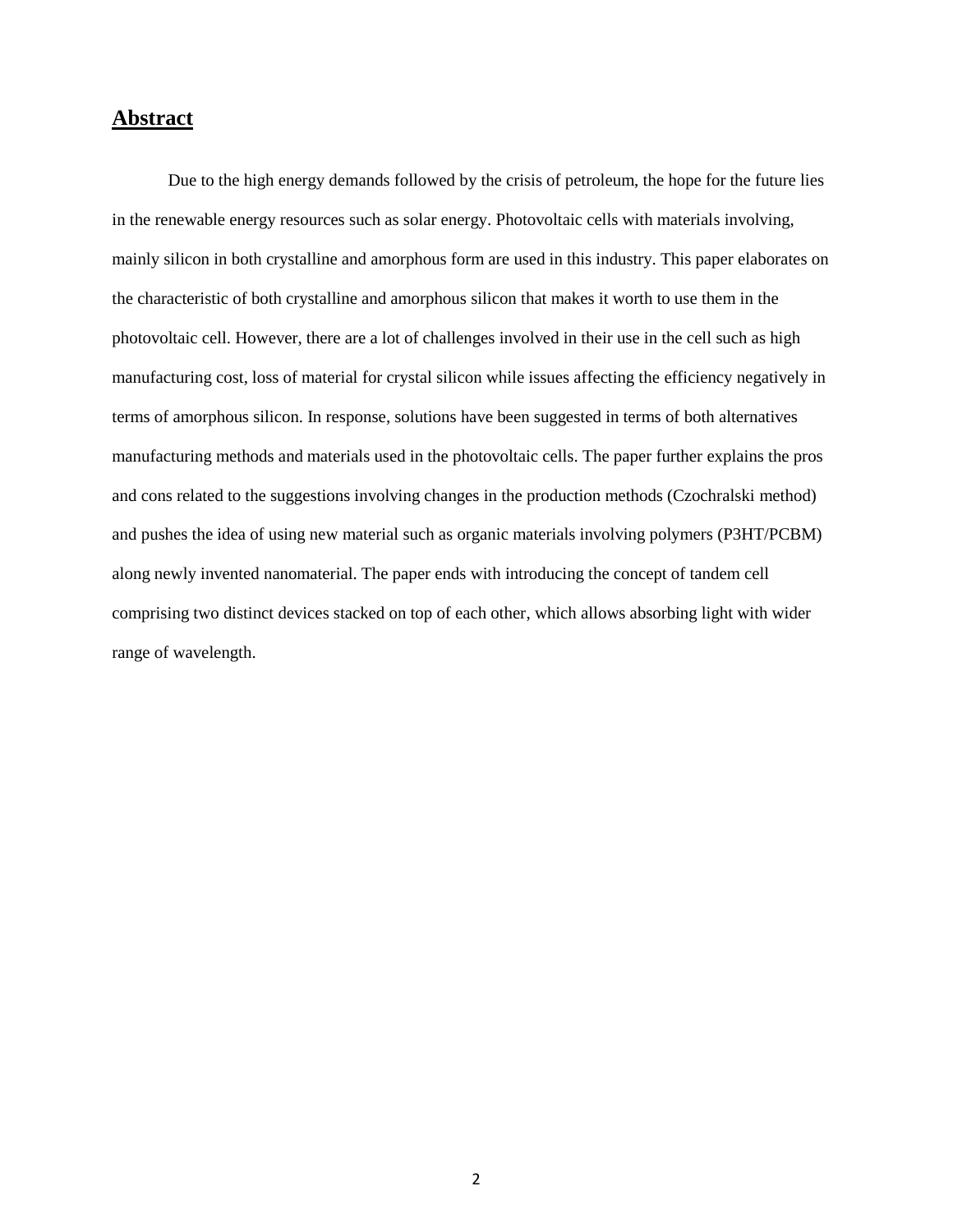# **Table of content Page No.**

| 1. | <b>Background</b>                              | 3  |
|----|------------------------------------------------|----|
| 2. | <b>Types of Photovoltaic Cells</b>             | 4  |
| 3. | <b>Photovoltaic Materials</b>                  | 6  |
| 4. | <b>Silicon in Photovoltaic Cells</b>           | 6  |
|    | <b>4.1 Pure Crystalline Silicon</b>            | 6  |
|    | <b>4.2 Amorphous Silicon</b>                   | 9  |
|    | 5. Challenges of Silicon in Photovoltaic Cells | 10 |
|    | <b>5.1 Single Crystalline Silicon</b>          | 10 |
|    | <b>5.2 Polycrystalline Silicon</b>             | 11 |
|    | 5.3 Amorphous Silicon                          | 12 |
|    | 6. Coping with the challenges                  |    |
|    | <b>6.1 Alternative methods</b>                 | 12 |
|    | <b>6.2 Alternatives for Silicon</b>            | 13 |
| 7. | <b>Conclusion</b>                              | 15 |
| 8. | <b>References</b>                              | 16 |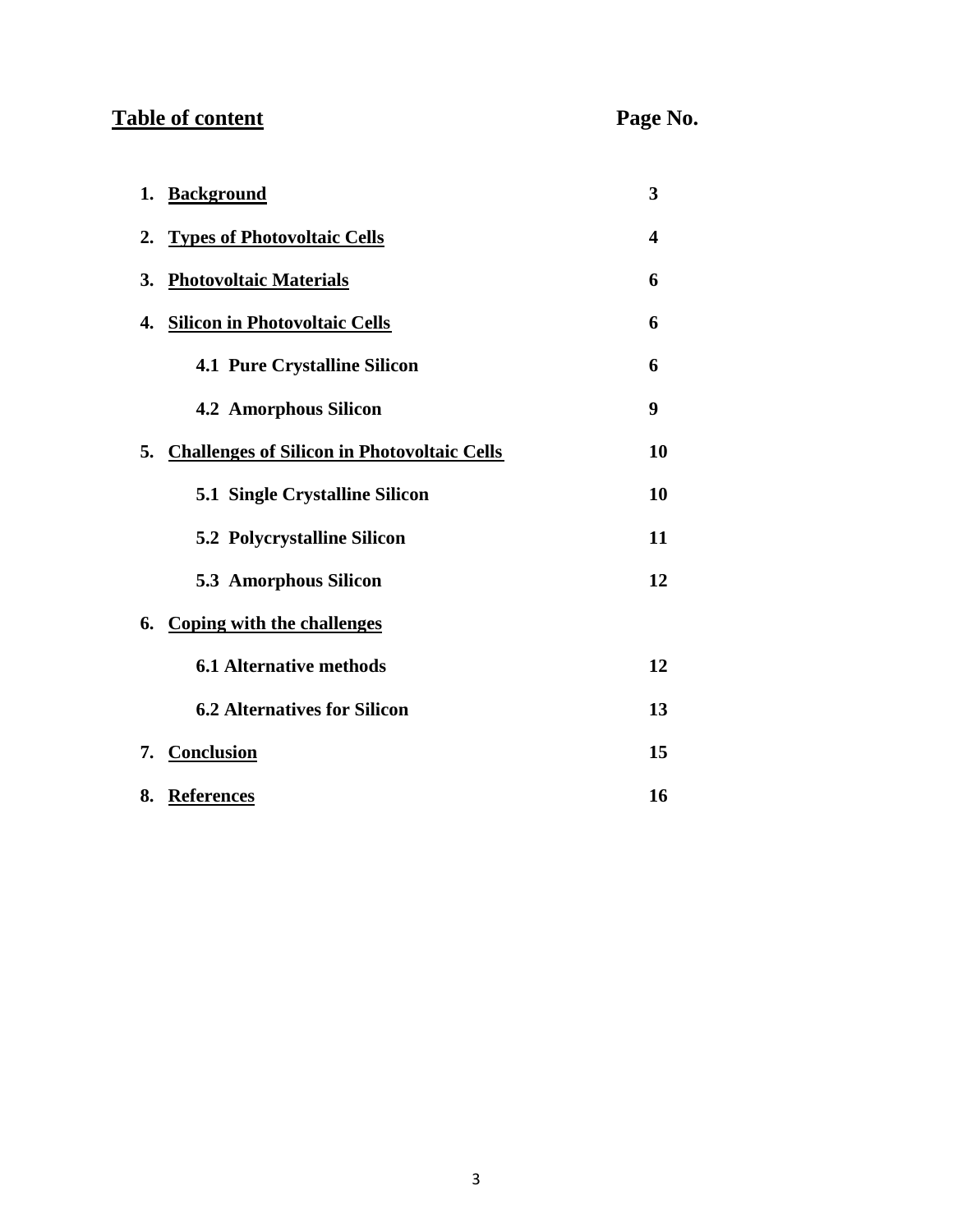### **1. Background:**

Today, the nonrenewable energy resources such as petroleum, coal, natural gas are depleting at very high rate. Even though nuclear energy has been a consistent source of energy for a very long period, doubts have been raised about its continuation after the last year's Japan disaster. Due to this decrease in the traditional energy sources, the demand for the alternatives energy resources has started to rise. To meet this increasing demand with keeping environmental concerns in mind, people are thinking about increasing use of renewable energy sources such as wind and solar energy. Since the sun is an energy source, which will never get exhausted, it can be used without thinking about shortage of supply of sunlight. The amount of sunlight that falls on the surface of the earth and can be effectively used ranges in amounts of 89,000 terawatts per year. Thus, solar energy can be seen as an emerging source of energy.

During the last quarter of the century, solar generation of electricity has been proven technically feasible and reliable. Despite these advantages, the observation of the following diagram suggests that even after many years of invention of photovoltaic effect, its use to produce electricity has been very limited. A study by International Energy Agency (IEA) shown that from 1973 to 2008, the use of all renewable energy resources including solar, wind and heat have shown a dramatic increase **[1].** However, the use of all of these renewable resources still only accounts for less than 1% of overall energy use. Even today, oil, coal and natural gas, which still counts for over 60% along with nuclear energy, have been the most used energy resources.



\*Other includes geothermal, solar, wind, heat, etc.

**Figure 1: Total worldwide energy supply of 1973 and 2008 [1]**

There are different ways of utilizing the natural sunlight. Solar technologies are broadly characterized into two different categories known as passive or active, depending on the way they capture, convert and distribute solar energy. Active solar technologies involve the use of solar panels and solar thermal collectors to use the solar radiation. Passive technologies basically include the building structure to provide sunlight to all rooms, where thermal and insulating mechanisms are built into the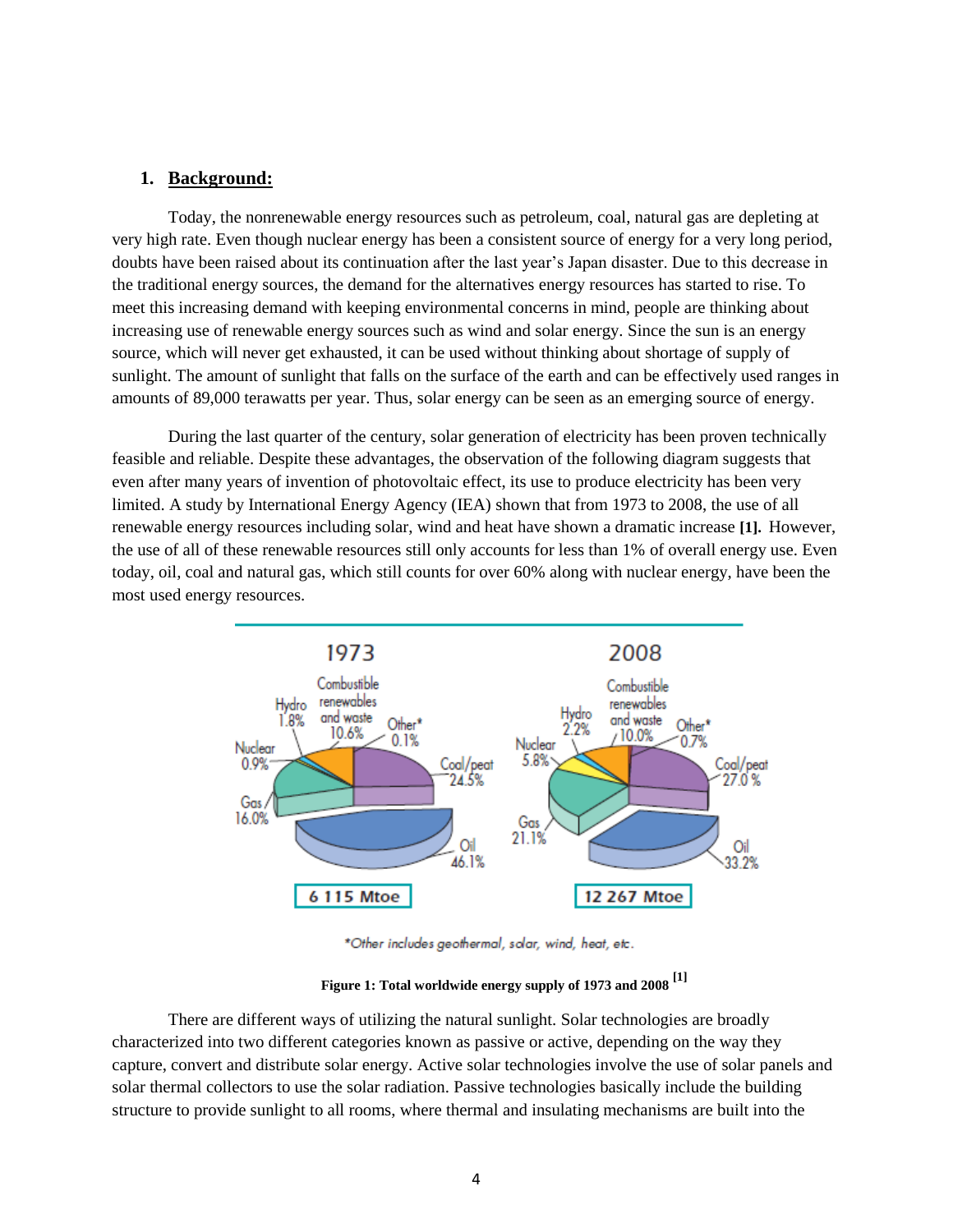house to generate proper heating and cooling system, all without the use of any extra apparatus. What I am mainly concerned about is active solar technologies involving photovoltaic effect.

So far, solar photovoltaic energy conversion has been used as the premium energy source in most of the orbiting satellites. Silicon has been the most used material in most of the successful photovoltaic cells. Two different forms of silicon, pure silicon and amorphous silicon are used to build the cells. However, the use of the photovoltaic cells has been limited due to high processing cost of high purity single crystal material used and the lack of effective mass production techniques used to produce thin silicon films. Though single-crystalline silicon solar cells have been most efficient and advanced of all cells, it is hard to implement them due to the cost factor. Thus, alternatives to silicon in the form of thinfilm materials such as cadmium telluride and Copper-Indium:Diselenide (CIS) are being considered today. This overall paper further discusses in details, the advantages and challenges of using different forms of silicon in photovoltaic cells.

#### **2. Types of photovoltaic cells**

Energy of the solar radiation is converted into electric energy through the photovoltaic effect. Edmund Becquerel was first scientist to discover the photovoltaic effect and it was observed in a liquid electrolyte. [2] Later work on Se, Cu-Cu<sub>2</sub>O, PbS, TlzS, AgzS, and many other materials known as photoconductors or phosphors showed that the photovoltaic effect is very common in some specific material. Later this photovoltaic effect was discovered in material such as silicon, GaAs and other material and its usefulness for technical applications such as solar energy was later developed.

A discontinuity or marked changes in the materials used have been found very common in all photovoltaic cells**[3].** This discontinuity has been responsible for the creation of a potential, resulting in the separation of photo-generated charge carriers. This build-in potential is used for the power generation of the solar cell. According to the type of the change or discontinuity, there are two kinds of primary photovoltaic cells, homo-junction and hetero-junction.

The discontinuity in homo-junction cell is in the type of the conductivity of the material from ntype to p-type **[4].** The region over this discontinuity change occurs is called as the p-n homo-junction. Homo-junctions are generally found in the elemental semiconductors such as Si and Ge, or the compound semiconductors such as GaAs and CdTe. Hetero-junctions are the combination of two different kinds of semiconductor in either a graded or abrupt fashion. The discontinuity in the hetero-junction photovoltaic cells occurs in the material characteristics such as carrier densities, electron affinity, conductivity, energy band gap along with dielectric constants. The examples of the hetero junctions are n-CdS/p-Cu<sub>2</sub>S, n-CdS/p-InP and many others. Along with these two kinds of discontinuities, one more type is also found in the cell with metal-semiconductor combination. This discontinuity created by certain metalsemiconductor combinations produces a sufficient enough potential to cause an asymmetric carrier flow and is designated as a Schottky diode. In this cell, the metal is applied as a thin transparent layer, while semiconductor is used to generate the excess carriers. The known Schottky diodes are *n-*GaAS/Au, *n*- $Si/Cr(Cu)$  and  $p$ -Cu<sub>2</sub>O/Cu.

The most common material in which the photovoltaic effect occurs are semiconductors, which lie between metals and the insulators in terms of the conductivity. At low temperature, electrons in semiconductors are in energy level known as full valence band, where they occupy a lower, stable energy state. But increasing temperature allows more electrons to transit from the full valence band to the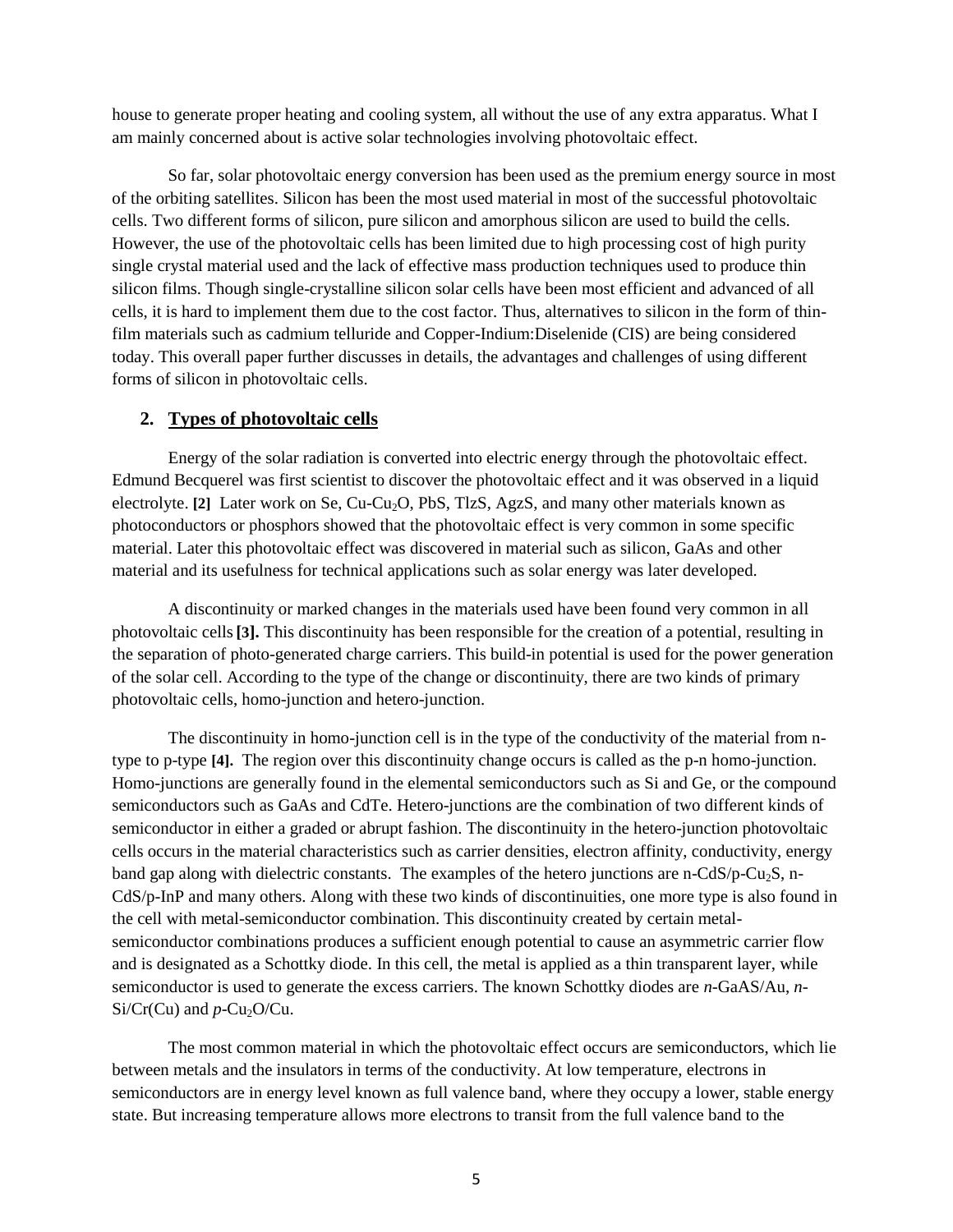conduction band. In this energy state, the electrons experience vibrations within the atomic lattice of the material. The energy required for this transition of the levels is known as band gap energy.

# **3. Photovoltaic material:**

To be practically useful and commercially reliable, the photovoltaic cells need to be affordable, efficient and stable. It is really important that the price of the photovoltaic cell is within the affordable range, so that it can compete with other source of energy. Furthermore, while building the acceptable solar cell, it is really important to keep in mind the length of operating life, which is usually set at about twenty years. While talking about the stability of the photovoltaic cells, is clear that a cell must remain in operating condition for a period of time such that the energy produced by the cell is appreciably greater than energy required for the production of the cell. In order for the photovoltaic cells achieve these goals, they needs to be constructed with the material that can satisfy these goals. The semiconductor used needs to have a low enough energy band gap to absorb the solar spectrum effectively and to control the electrical processes involved in energy conversion. Given this, it is very clear that the material used in the photovoltaic cells play a major role in its functioning.

Given a long range of material mentioned above, one might think that there is abundance of the material to be used in the photovoltaic cell, but it still remain true today that only a relatively small number of materials have met the basic criteria. Semiconductor and semiconductor compounds such as Si, GaAs, InP, CdTe, and CuInSe<sub>2</sub> are used in the single crystal cell, while hydrogenated amorphous silicon  $(a-Si: H)$ , CdTe, and CuInSe<sub>2</sub> are generally use to produce the thin film with efficiency greater than 10%. Recent research has also investigated the use of multi-junction cells in which two (or more) different cells are used together, to produce the energy more efficiently **[5].** One of the landmarks of 1988 was the achievement of a 31% efficient solar cell with a combination of a single-crystal GaAs (with efficiency of 27.2% when used alone) along with a back-contact single-crystal Si (with efficiency of 26% when used alone).

# **4. Silicon in photovoltaic cell:**

Among all of the materials listed above, silicon is the most commonly used material in the photovoltaic cells. It is also present in abundance in nature as silicon dioxide in sand and quartz, from which it is extracted by reduction with carbon.<sup>[6]</sup> In fact, silicon accounts for about 26% of the earth's crust. In the photovoltaic cells, two different forms of silicon are being used such as pure crystalline silicon and the amorphous silicon. Due to the change in the structure, there are a lot of difference in terms of physical properties of pure crystalline silicon and amorphous silicon.

# **4.1 Pure Crystalline Silicon**

# **4.1.1** Single crystalline silicon

Pure crystalline silicon does not have the most desirable properties required for the photovoltaic cells. Thus, in order to use pure crystalline silicon effectively in the photovoltaic cell, it needs to go through a lot of processing. Though pure silicon is a bad conductor of the electricity, it can doped with material like phosphorous and boron, as discussed above. There are also other physical properties that characterize the silicon are discussed briefly below.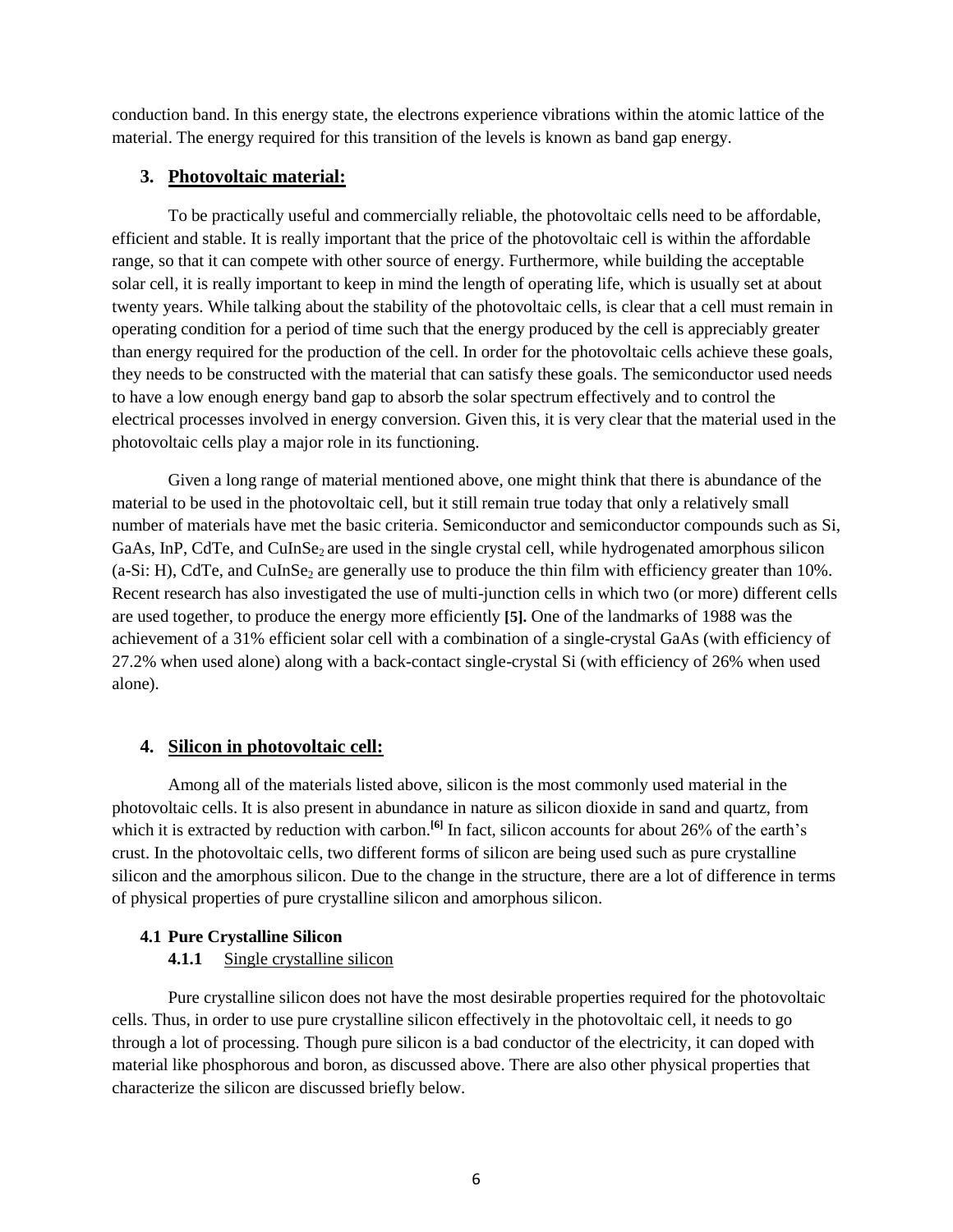Energy band gap, which is the energy needed to shift electron from valence to conduction shell, is one of the characteristics that define the electrical properties. Silicon has energy band gap of about 1.1eV, which is sufficient enough to absorb most of the photon with the energy band gap higher than 1.1eV. However, as temperature increases, the band gap decreases allowing silicon of capable to absorbing photons with energy band gap less than 1.1 eV. The energy band gap height relationship with temperature

is given by:  $E_g(1) = 1.17 - 636 + T$  [7] Figure 4(a) represents energy bang gap as a function of decreasing temperature.



**Figure 2: (a) Energy band gap [7] and (b) intrinsic carrier concentration [8] as function of decreasing temperature**

Another important property that makes silicon worth to be used in the cell is the intrinsic carrier concentration. Intrinsic carriers are the silicon electron in conduction band. The concentration of intrinsic carrier is found as:  $n_i = 3.10 \times 10^{16} T^{3/2} e^{-1.206/kT}$ , where k is Boltzmann's constant [8]. The relationship between the intrinsic carrier concentration and temperature is given in figure 4(b).

Silicon has very high carrier mobility, the rate at which the carriers move under the influence of electric field, that differentiates it from other semiconductors. For low electric field, the drift velocity in terms of the electric field and the mobility is as:  $V_d = \mu E$ , where  $\mu$  is the mobility and *E* is electric field **[9]**. The figure nearby represent the carrier mobility in phosphorous and boron doped silicon.



**Figure 3: Carrier mobility in phosphorous and boron doped silicon [9]**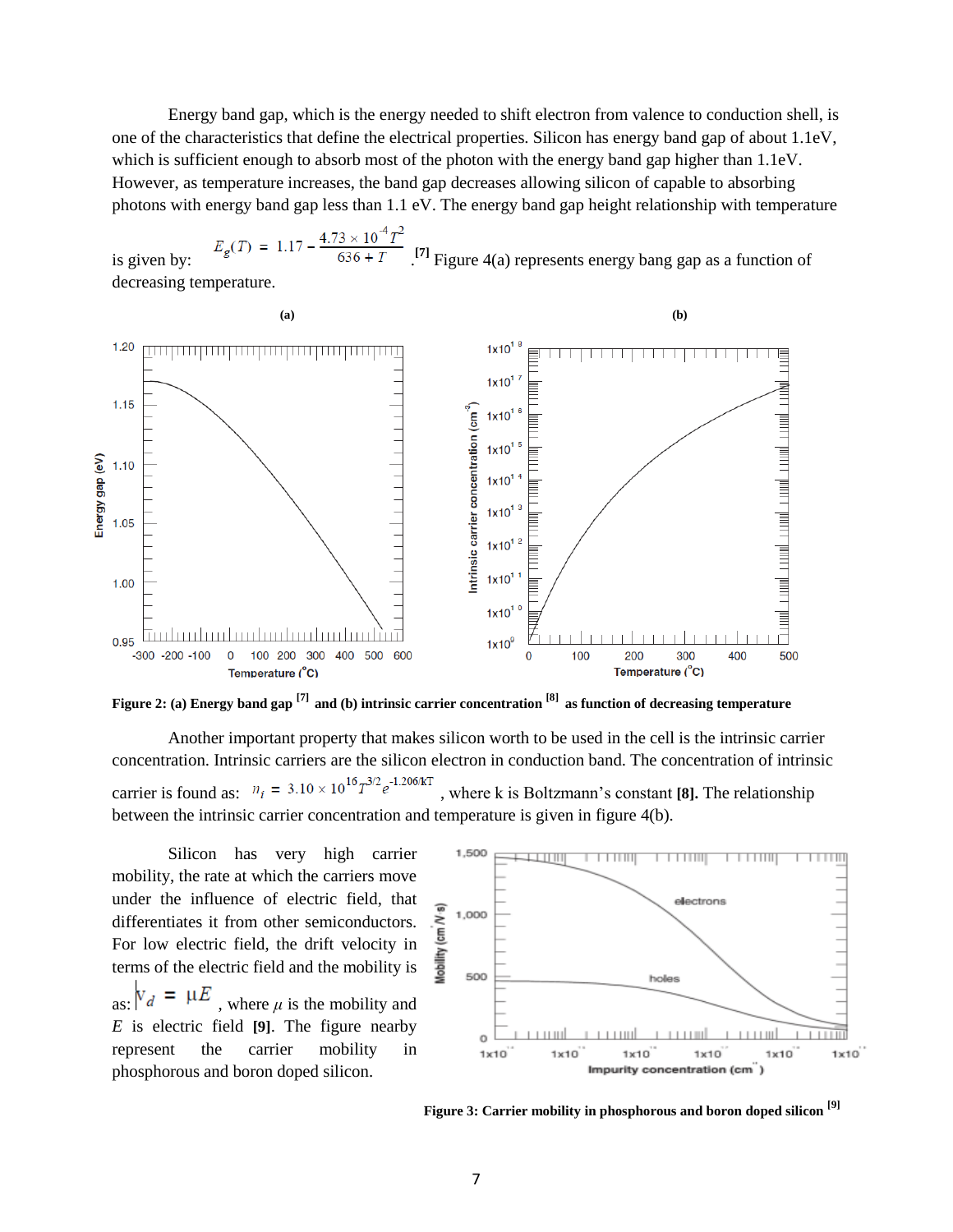One more characteristic that really influence the decision of using silicon over any other kinds of materials mentioned above is its non-hazardous properties. As silicon is a non-toxic material, it has very low effect on the environment. These all characteristic of silicon makes it worth to be used in the photovoltaic cell. Since almost all of the industries related to electronics and communication operate with silicon as their prime semiconductor material, there is already a large scope and wide array of technological tools for processing and manufacturing silicon according to specific needs.

According to measure of efficiency, which is determined by fill factor ( $E_f = \text{Voc/Isc}$ ), solar cells are divided into monocrystalline and polycrystalline cell. There is a trade-off between efficiency of photovoltaic cell and producing energy of cell. The brief details of these cells are discussed below.

## **4.1.2** Monocrystalline cell:

Single crystal or mono crystalline silicon is a continuous crystalline material with no grain boundaries. The entire structure is one extensive crystalline structure. There is a uniform molecular structure for all the silicon atoms, with each of the four valence electrons of a silicon atom linked to another silicon atom, as shown nearby. This is most efficient of all available photovoltaic cells, with efficiency ranging within 25-30%. It is manufactured using the Czochralski method, which needs a huge amount of energy.

|  |  | Each silicon atom is bonded to four neighbouring atoms |
|--|--|--------------------------------------------------------|
|  |  |                                                        |
|  |  |                                                        |
|  |  |                                                        |
|  |  |                                                        |
|  |  |                                                        |
|  |  |                                                        |
|  |  |                                                        |
|  |  |                                                        |
|  |  |                                                        |
|  |  |                                                        |
|  |  |                                                        |

#### **Figure 4: The continuous structure of single-crystalline Silicon [10]**

In this method, silicon is extracted from silicon dioxide and melted in a quartz crucible along with

the dopant material (phosphorous and boron) **[11].** A single crystalline silicon seed is then dipped into the molten liquid to initialize crystallization. The seed is then pulled out slowly; the temperature and the rate of pull determines the rate of growth of the resulting mass of mono crystalline silicon, known as the ingot. This mass of crystal, which contains only mono crystalline silicon with dopants all throughout, is then cut into slices and these slices are further processed into very thin wafers, range in thickness from 200-300 micrometers **[12]**. The wafers are then coated with a special layer of anti-reflective material of silicon nitride. These wafers are connected together in either series or parallel, forming the solar panel, as shown.



#### **4.1.3** Polycrystalline cell

Polycrystalline silicon is made of several small grains of mono crystalline silicon, with several grain boundaries between the individual crystals. Polycrystalline cell, about 17% efficient, is most

commonly prepared by using molten liquid silicon mixed with dopants **[13]**. Instead of crystallization, the molten liquid is cooled in a block-shaped cast. The rate of cooling determines the size of the crystal grains and the distribution of the dopants in the mixture. After cooling, the resulting ingot is sliced into thin portion, usually square in shape by passing the ingot through metal wires. These cells are connected together forming a polycrystalline solar panel. Thus, the manufacturing of polycrystalline silicon cells is much simpler and cheaper than that of mono crystalline silicon.

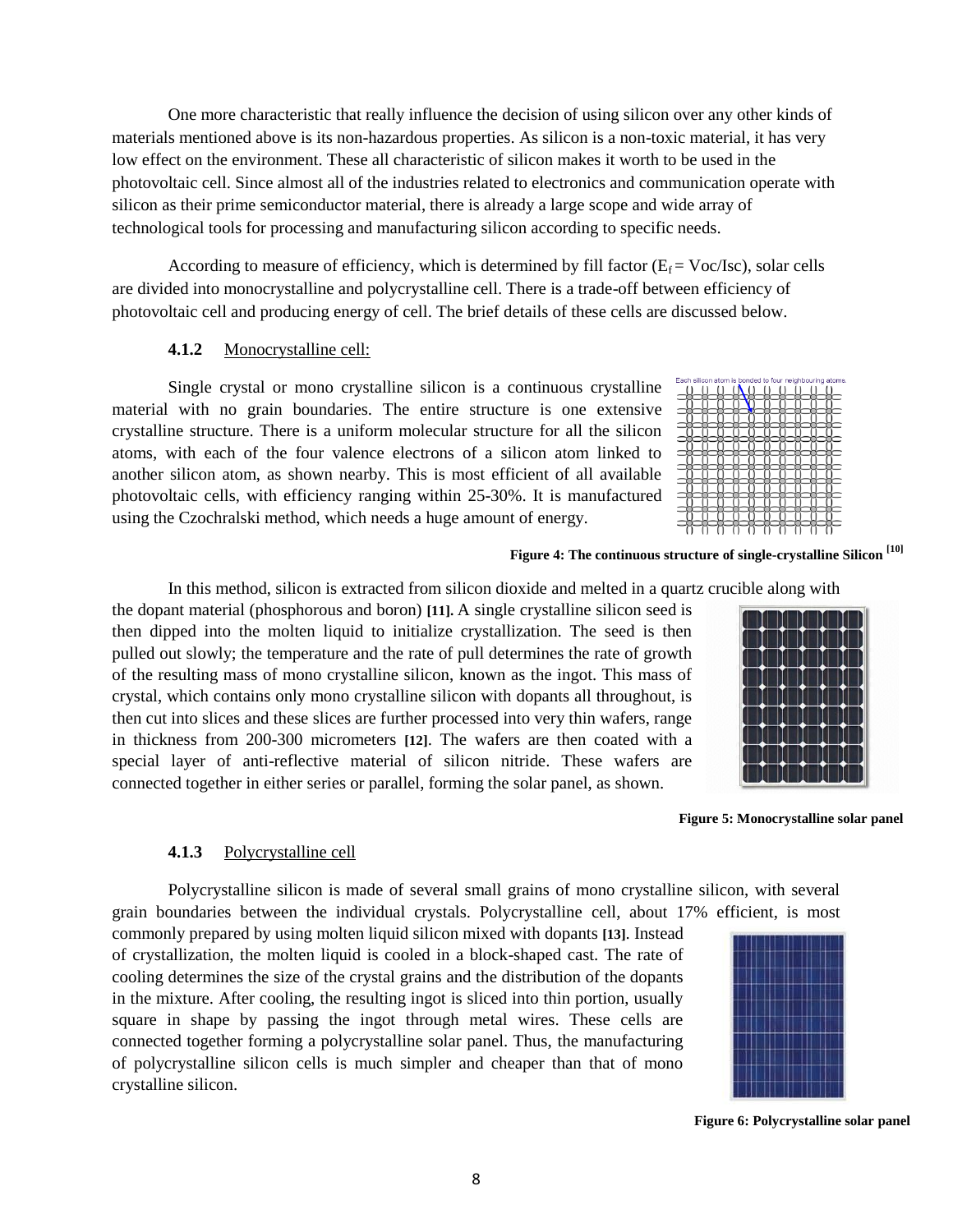#### **4.2 Amorphous Silicon:**

Thin film solar cells are constructed from hydrogenated amorphous silicon (a-Si : H), consisting of an un-doped insulating region between doped p-type and n-type end regions. In the case of amorphous silicon, the principal carrier transport mechanism occurs due to the either diffusion or the drift collection under the influence of a large electric field **[14]**. However, the consequence of drift collection is that collection of the photo generated current becomes voltage-dependent, influencing the fill factor and thus, the efficiency. Thus, most of the thin film solar cells made from amorphous silicon are based on the p-i-n devices, where light is absorbed through i-layer under the influence of the electric field. Figure 7(b) represents photon current increase due to the increase in optical path length. The absorption coefficient for amorphous silicon,  $a \left( \frac{\alpha (1/\mu m) = \alpha_0 \exp[(E - E_i)/E_0]}{m} \right)$ , where E<sub>g</sub> is band energy gap and *E* is photon energy) is sufficiently large that cells need be only 1-2 *u*m thick to absorb virtually all of the light above the l.7 eV absorption edge **[15]**. This is shown through the figure 7(a), which represents the optical absorption coefficient versus photon energy for GaAs, single crystal silicon and amorphous silicon. Furthermore, amorphous films are free of the grain boundaries. Efficiency of these cell as high as 12% have been obtained for single-junction cells, making this solar cell a major competitor to crystalline solar cells.



**Figure 7: (a) Optical absorbtion coefficient vs photon energy; (b) Photon current vs optical path length**

One more advantages of thin film solar cells is their processing cost. Unlike the crystalline solar cells, the thin films are developed through different processes. Most commonly, the silicon is deposited by chemical vapor deposition, typically plasma-enhanced (PE-CVD), from silane gas and hydrogen gas **[16]**. Silicon is deposited on glass, plastic or metal which has been coated with a layer of transparent conducting oxide (TCO). Another more advanced approach is the "ribbon growth" method in which silicon is grown directly as thin ribbons or sheets. The most commercially developed ribbon growth approach is EFG (edge-defined film-fed growth).



**Figure 10: Amorphous silicon solar cells**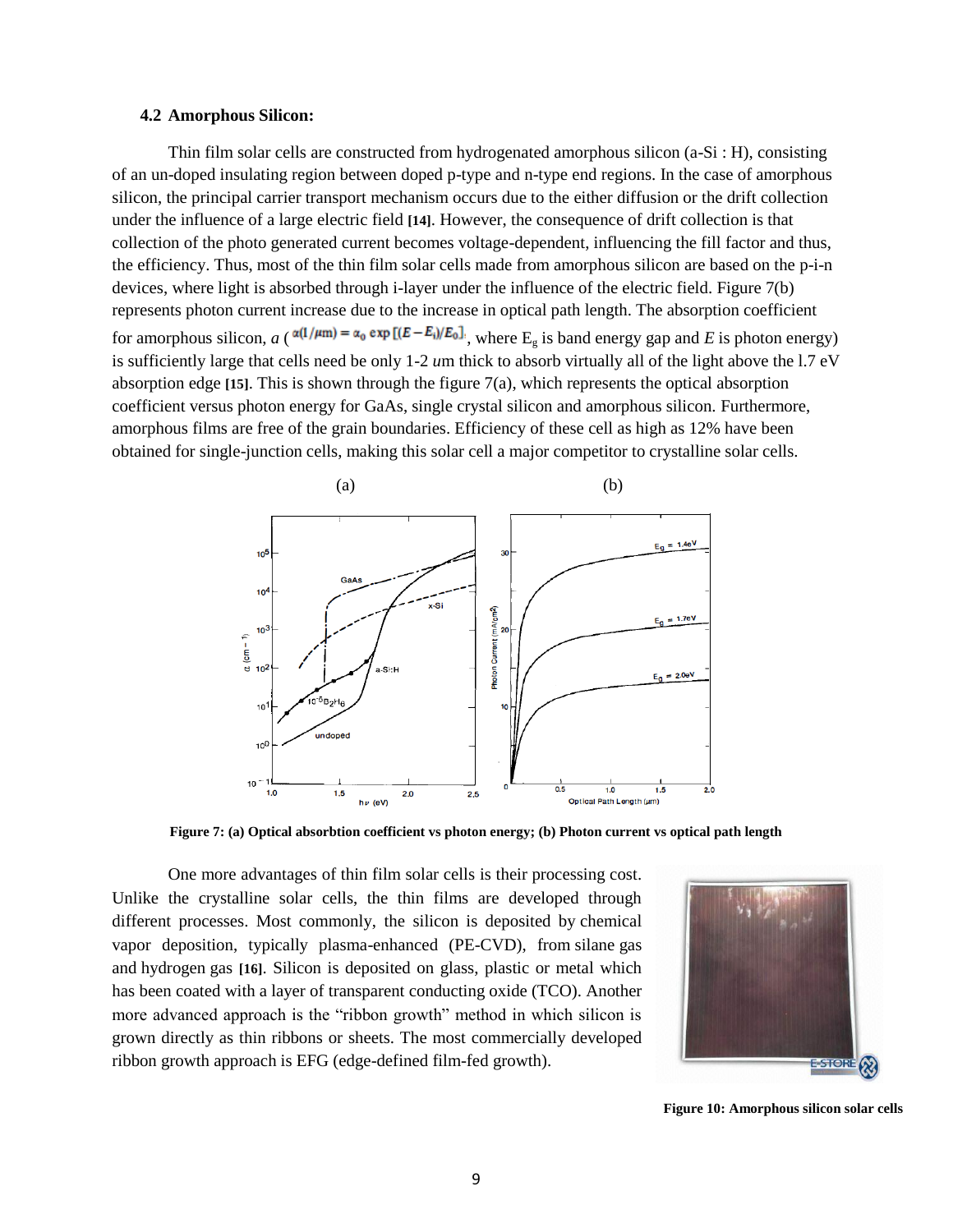## **5. Challenges of silicon in photovoltaic cells**

Due to the efficiency, most of the solar cells are constructed using the single crystalline silicon. The effectiveness of monocrystalline solar cells mostly lies in the fact that it does not have the grain boundaries due to its continuous structure, which means the excited electrons move around the silicon structure without any grain boundaries to obstruct their movement. On the other hand, there lie several grain boundaries in the polycrystalline cells which inhibit the continuous flow of the excited electrons in the semiconductor, leading to a radical drop in efficiency to about 10-15% **[17]**. Therefore, research has been developed for finding the solar cell balancing the cost-effectiveness and performance. Even though a thin film solar cell made by amorphous silicon seems to a be a good replacement, they are suffering in terms of efficiency, mainly due to the lack of a uniform crystalline structure. Some of these issues are discussed in details below:

#### 5.1 **Single Crystalline Silicon:**

#### 5.1.1 Cost of processing:

The Czochralski method, which is used to manufacture the monocrystalline silicon cells, needs a lot of energy. Since single crystal silicon needs to pure in order for its crystalline structure to be highly uniform, a lot of processing needs to bring it to that level. Silicon used for single crystal silicon may need to have an impurity concentration of as low as 10-10 % **[18]**. Extremely precise control and balance of the single crystal silicon seed is required in order to generate an ingot that has mono crystalline silicon all throughout. Also, during the procedure, oxidation of the ingot is also an unavoidable consequence as oxygen combines with the silicon as well as the dopants on the surface of the ingot. This combined oxygen later on hampers the flow of charge carriers/electrons in the cell, decreasing the efficiency. This overall complicates the procedure, and hence, increases cost.

#### 5.1.2 Loss of material:

In order for the single crystal silicon to be modulus, it needs to in sliced in wafers of thickness ranging from 200-300 *μm*. For this purpose, an inner diameter saw is used. This saw employs diamond particles on its blade for sawing the ingots into fine wafers **[19]**. It is difficult to employ any kind of saw mechanism, because at the desired thickness level of the wafers (200-300 *μm*), they tend to break easily. However, while the wafers are manufactured using this mechanism, about 50% of the produced silicon gets lost as sawdust, mainly due to the sawing in this process.

#### 5.1.3 Problems with absorption:

A general structure of the solar panel includes a glass on top for protection from wind, the photovoltaic cell with antireflective coating in the middle with a metal to support at the bottom. Each layer in the cells is characterized by a complex refractive index  $(N = n-ik)$ , where n is real refractive index of material and k is the extinction coefficient.

The absorption factor of the solar cells **(** $\alpha$ **)** is equals:  $\alpha = 4\pi k/\lambda$ . However, according to this equation, as the wavelength of photons increases, the absorption coefficient decreases [20]. Photons with short



**Figure 11: Absorption as a factor of wavelength [20]**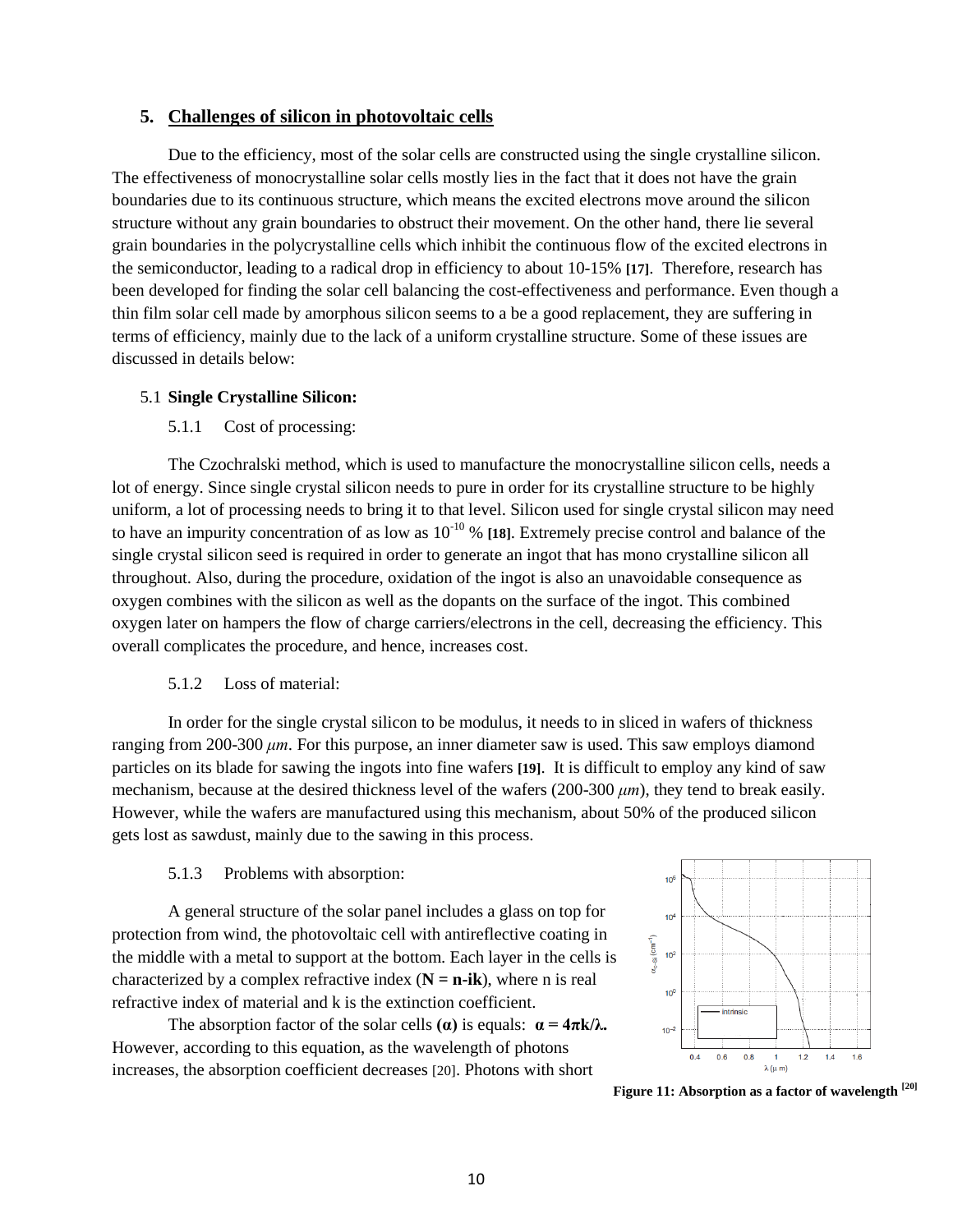wavelength  $(\lambda < 1.0)$  have an energy larger than the band gap, which allows it to generate electron–hole pairs and is readily absorbed by the crystalline silicon. This wavelength of light/photons usually includes the infrared spectrum. However, long-wavelength photons  $(\lambda > 1.2 \mu m)$  cannot generate electron-hole pairs and are hardly absorbed. Photons in the transition region of (1.2 *μm* <λ<1.0 *μm*) are weakly absorbed. This means, light with higher wavelength  $(\lambda > 1.2 \mu m)$ , is not utilized by the solar cell.

#### 5.2 **Polycrystalline silicon:**

We know that, when the photon with different wavelength strike the surface of photovoltaic cell, it create an electron-hole pair. In the case of a hole formed at the p-n junction, electrons coming from the top surface are captured by the holes on the top surface and in the same way, the holes created in the bottom layers will capture the electrons coming from the junction. This overall decreases electron flow resulting in overall decrease in the current generated in the cell. This is a common problem with crystalline silicon cells because they are made thicker than other. Thus, a lot of recombinational loss occurs which decreases the overall efficiency.

The polycrystalline cell contains a certain degree of thickness, higher than that of monocrystalline cell. As these cells are made of several single-crystal molecules, it has a lot of grain boundaries, which are primarily composed of regular line defects: simple dislocations, partial dislocations, and stacking faults **[21]**. Two methods are used to measure the grain boundaries in the polycrystalline silicon, known as I-V deconvolution and charge emission. The first one involves the measurement of trans-barrier current, while the latter one is a high frequency barrier capacitance determination **[22]**. Among the two methods given below, the I-V deconvolution method is most used one. Here, the trans-barrier current is measured as:

$$
J = \frac{A^*T}{k} \int_0^\infty n(E)D(E) \, \mathrm{d}E
$$

, where A\* is the effective Richardson constant. The supply function,  $n(E)$ , is calculated by appropriate *k* space integration, and the transmission probability,  $D(E)$ , is estimated using the WKB approximation **[23]**. This expression explains the inverse relationship between the grainboundaries and the current flowing through the cell. When the grain boundary is associated with a dc bias, the above equation can be expressed as:

$$
J = \frac{A^*T}{k}e^{-(\phi_B+\zeta)/kT}(1-e^{-eV/kT})
$$
, which

shows that the quasi Fermi level at the grain boundary is pinned (for  $V > kT/e$ ) for the value close to the more negative grain **[24]**. Once the position of the quasi-Fermi level at the grain boundary plane is established, *ϕB* as a function of bias is determined. Using this expression, the density of the grain boundaries as a function of photon energy is given nearby. It shows that as grain boundaries in silicon is highest at the energy level of 0.55-0.56 eV. Thus, with photon energy between 0.47-0.67 eV, the current flowing through polycrystalline silicon is very low.



**Figure 10: Density of grain boundaries vs photon energy**

These boundaries obstruct the way of excited electrons. This, in effect, increases the overall resistance of the cell and as a result, the output current is low as compared to a single-crystal silicon cell, where there are no grain boundaries and there is an uninhibited flow of electrons. This overall decreases the efficiency of the polycrystalline solar cell.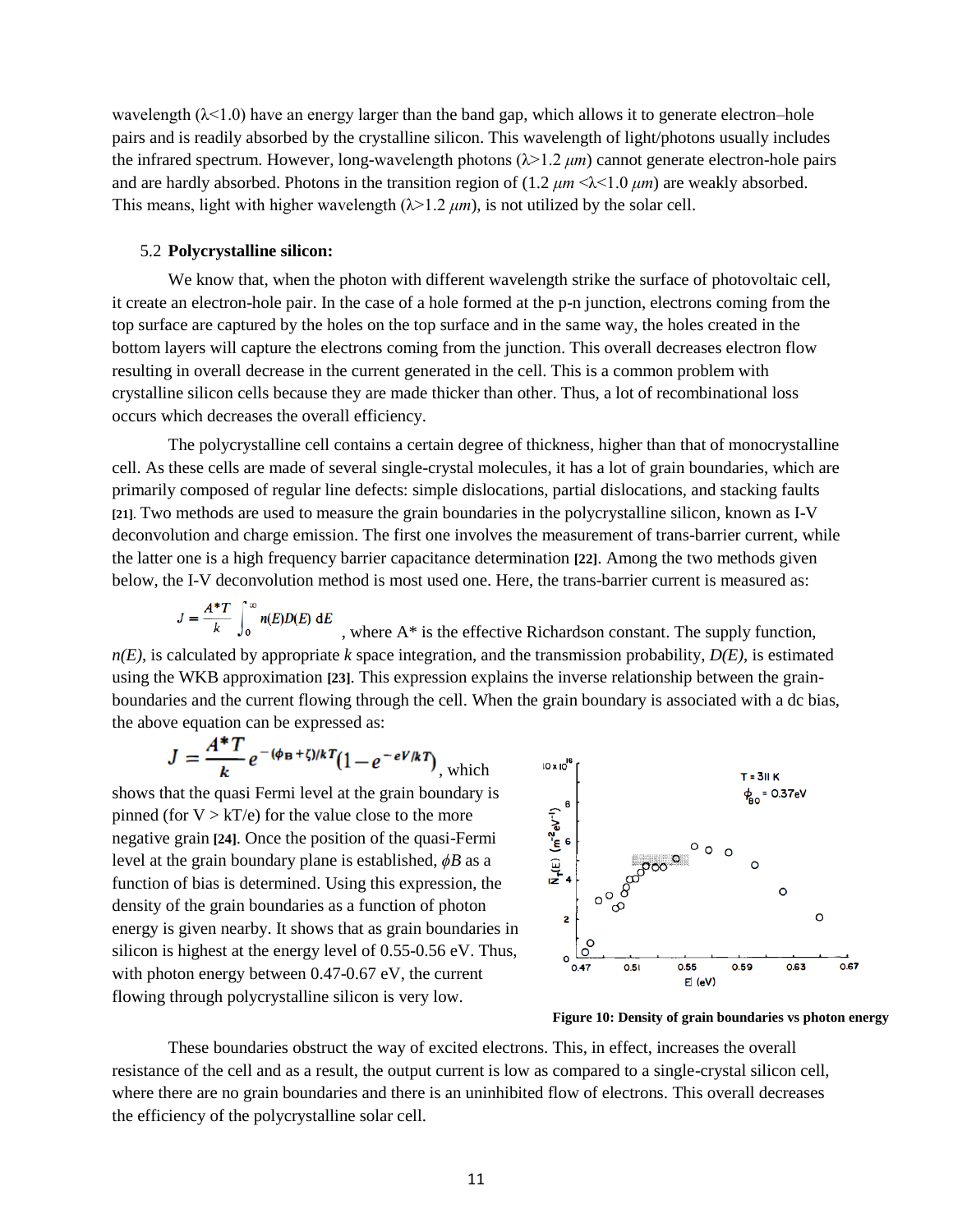#### 5.3 **Amorphous silicon:**

Thin film solar cells are seen as competitor to the crystalline silicon due to their cost and efficiency tradeoff. However, there are several major aspects of amorphous silicon that requires further development: (a) a poor minority-carrier lifetime, (b) degradation of cell performance due to illumination, (c) difficulty in materials dopant and (d) poor-quality alloys.

"The disordered nature of amorphous silicon leads to a high density of states within the forbidden energy gap, in the form of band tail states and dangling bonds" **[25]**. Due to this, both the mobility and lifetime of free carriers are substantially reduced compared to those of crystalline materials. Furthermore,

the absolute quantum efficiency, which is the percentage of photons hitting the photo reactive surface that will produce an electron–hole pair, decreases as the wavelength of light increases. The figure nearby represents the absolute quantum efficiency (QE) as a function of light wavelength. The shapes of the curves indicate that the quantum efficiency for wavelengths longer than 0.6 μm is determined by the soft absorption edge of the i-layer. For shorter wavelengths, the QE is decreasing as it is determined by the photon absorption in the p-layer, from which no carriers are collected. There is also no charge carrier flow for the wavelength higher than 0.8 μm.



**Figure 12: Absolute QE as a function of wavelength** 

# **6. Coping with the challenges:**

Although, crystalline solar cells are used widely in the market today, issues associated with silicon are preventing the demand of the solar energy to increase. Though single crystalline silicon is very efficient relative to other kinds of the solar cells, the cost factor overrules its advantage with the efficiency. For polycrystalline silicon, the reduction in cost during the manufacturing stages by simple cooling of molten silicon makes it less efficient. Though, thin film is seen as competitor to the monocrystalline cell, development is still required for the issues related to poor minority carrier and lower quantum efficiency in amorphous silicon. Thus, in order to use the photovoltaic effect to its highest potential, it is important to find either the solution to the problems associated with silicon or other materials which can implement the photovoltaic effect in exclusive and cheaper ways.

#### **6.1 Alternative methods:**

There is still a lot of research is being done in terms improving the quality of silicon by overcoming the challenges. However, it is hard to find accessible solutions for the problems related to the characteristics of the material itself, such as absorption problem, grain boundaries. Because, it involves very complex methods in order to alter natural properties of the materials. Therefore, most of the research is based on changing the process of building the solar cells. Below are some suggestions provided:

In order to decrease the cost of sing crystalline cell production, there are many suggestions provided to modify the Czochralski method. The general approach is to reduce the amount of Si material used in wafer-Si cells. This can be realized by reducing the thickness of the Si wafer and reducing the material loss during ingot slicing. Furthermore, more approaches include directional solidification for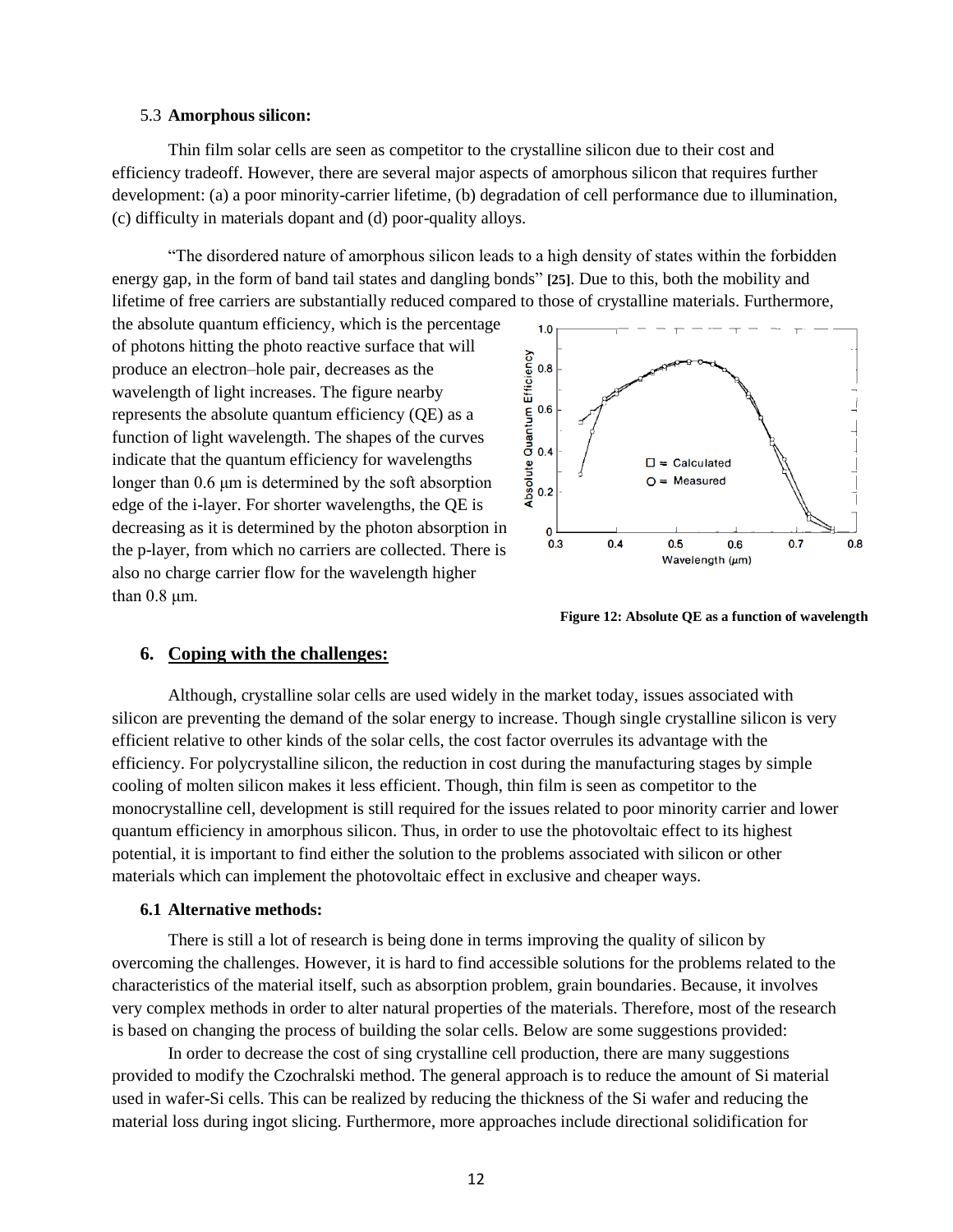growth of poly-Si ingots, which requires  $\sim$ 12 kWh/kg of electricity versus  $\sim$ 100 kWh/kg for the Czochralski process **[26]**. Another example is screen printing for metallization, which prints Al and Ag pastes into various shapes for electrical contacts. In this method, thick film technology is used, which lends itself much more to automation than the conventional vacuum evaporation **[27]**.It is easy to fully automate, so it gives a cost reduction of the processing of 60% to 80%. Though there are a lot of other suggestions, one of the issues with them is that they are not efficient compared to the Czochralski method. Therefore, scientists are still searching options with cost reduction as well as efficiency.

In order to combat the recombinational losses, it is suggested to infuse a thick concentration of holes or atoms with vacant orbitals in the bottom layer of the cell **[28]**. This will ensure that the holes formed by the photons diffuse towards the upper layers and do not recombine with the electrons produced by the excitation of photons. However, it is quietly costly to implement this method for larger production.

One of the issues related to the general solar cell is the reflection loss, which can be calculated as:  $R(\lambda)\phi(\lambda)$  exp<sup> $-\alpha(\lambda)x$ </sup>, where R( $\lambda$ ) is reflectivity of silicon,  $\phi(\lambda)$  is the photon incident on the surface and

 $a(\lambda)$  is the absorption coefficient of silicon. Along with these factors, reflection also depends on the glass and anti-reflective coating used in the panel as shown in the figure nearby **[29]**. This shows that reflection loss can be controlled with use of appropriate glass and antireflective material. For decreasing the reflectance of the surface of the crystalline silicon cells, newer antireflective materials are being considered. One of them is silicon nitride, which promises a lower reflectance. Also, for decreasing reflectance, another recent development is etching of the surface of the silicon cell in order to give it an irregular dented surface **[30]**. This is done by using a solution of sodium hydroxide or potassium hydroxide (10-30% concentration) to acidify and corrode the surface.



#### **6.2 Alternatives for silicon**



Along with the change in manufacturing method, alternatives for silicon are also being considered. Material like Gallium Arsenic (GaAs), Cadmium Telluride (CdTe), Copper-Indium:Diselenide (CIS) and Copper-Indium:Gallium-Diselenide (CIGS) is also being considered as the replacement for silicon in the solar cells. Among all of them, CIS and CIGS are also useful due to the remarkably high efficiency for polycrystalline thin films, at 18.8% in the laboratory, because of a band gap of 1.1-1.2 eV **[31]**. However, they are unstable and unreliable in conservable heat and humanity. Furthermore, there are problems with the availability and price of Indium. CdTe is also considered due its high optical absorption and variety of deposition techniques (e.g. close-spaced vapor transport, electrodeposition, and screen printing) producing a variety of junction structures **[32]**. However, problem associated with CdTe is its difficulty in controlling the doping and achieving stable, low resistance contacts to p-type CdTe. The biggest problem of this cell is its disposal due to use of hazardous Cd.

Along with these materials, research has been developing for the use of organic and nonocrystalline particles in the photovoltaic cells. Organic photovoltaic cell (OPV) have became highly popular in last decade **[33]**. OPV cells contain at least one organic semiconductor or molecule under the effect of active light absorbing layer. The different kinds of sells produced under this technique include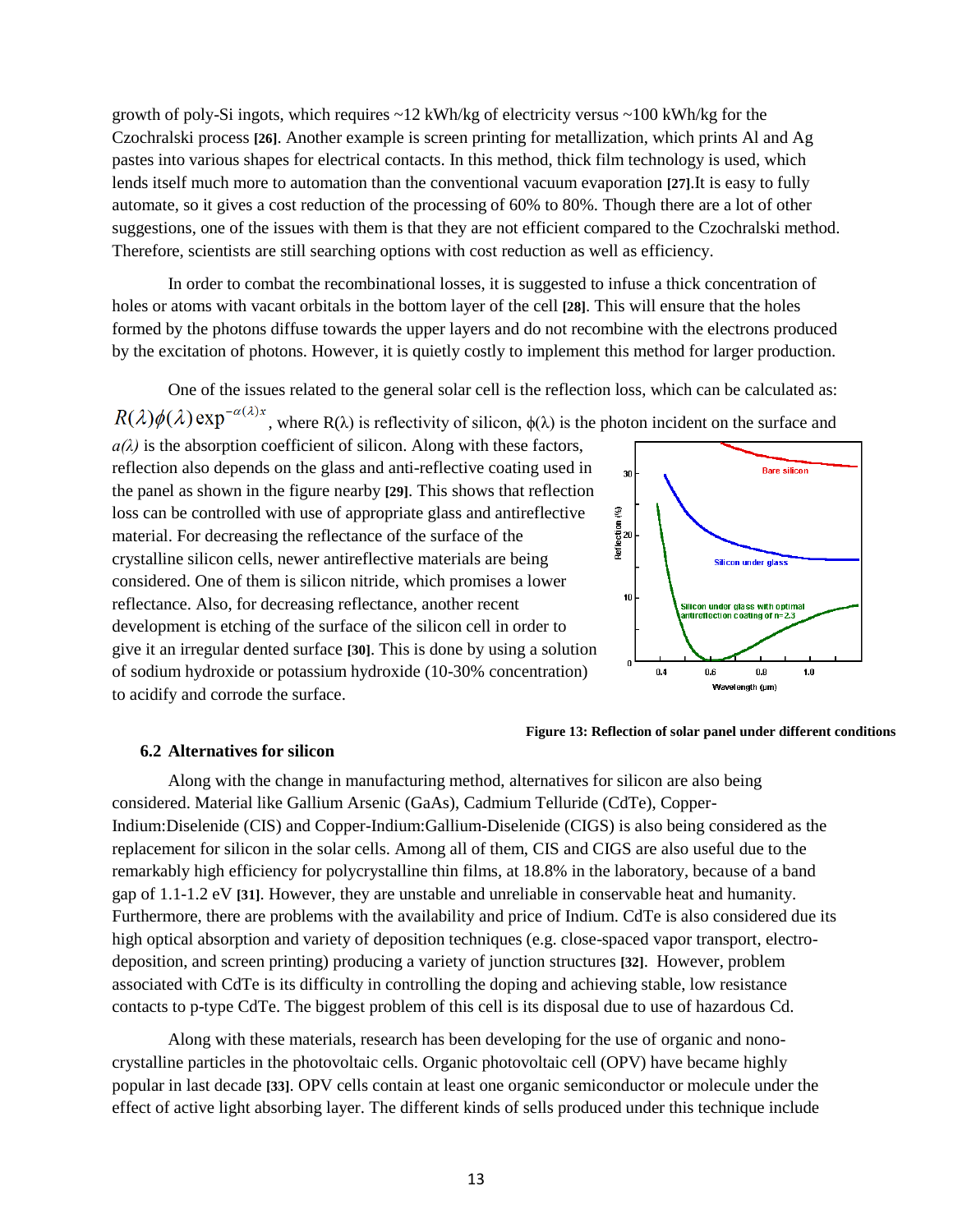solid-state dye-sensitized cell and hybrid solar cells, which is produced by either dispersing inorganic nanoparticles into a semiconducting polymer matrix or combining inorganic nanostructured semiconductor such as ZnO or TiO2 with organic semiconductors. The development of the OPV cells started with the invention of bulk hetero-junction (BHJ), where donor are acceptor materials were mixed together to form the higher efficiency cells.

Among all of OPV cells, a lot of research has been being done throughout last decade on polymer/fullerene based solar cells **[34]**. During this process, a progress was made on the design of the

side chains that control the physical properties of polymer semiconductors, such as PPV, which had a twofold impact. On one hand, chiral side chains prevented polymer–polymer aggregation, while on another hand, side chains improved the solubility of the polymers. Furthermore, it was also experienced that the use of chlorobenzene instead of tolurene in the cell helped to increase the current flowing through the junction, as shown in the figure. Furthermore, the degree of interaction between the conjugated polymers was also increased, which helped to raise the efficiency. However, it was found there was a very high energy band in PPV, which initiated further research.



#### **Figure 14: I-V for active layer of tolurene and chlorobenzene**

In response to the issue related to the PPV material, highest even current density in organic material was observed in poly-alkyl-thiophenes (P3HT) and Phenyl-C61-butyric acid methyl ester (PCBM) **[35]**. After working with P3HT/PCBM, the initial efficacy was recorded at 5%. This rise in efficiency was mainly due to the increase in regioregularity of P3HT and optimization of annealing temperature and interface losses. Different methods were generated to form the OPV cells, which will increase the efficiency along with the stability of the cell. However, several investigations of BHJs of P3HT/PCBM with a focus on thermal stability have shown a drastic drop in performance due to morphological changes. Among a lot of methods suggested, one the best way of approaching this problem has been by design of cross-linkable molecules/polymers that can 'lock' the morphology and thus hinder the extensive phase separation **[36]**. A lot of research still has been going on improving the quality of

organic cells and the most recent interest has been in the method of tandem cell architecture **[37]**. The figure nearby represents the typical organic tandem cell comprising two distinct devices stacked on top of each other, each of which is based on a donor/acceptor composite. The light that is not absorbed in the first (bottom) device impinges on the second (top cell) which incorporates lower band gap materials. Different materials are being tested to find the ideal combination, which can provide highest efficiency possible.



**Figure: Schematic of the two-layered Tandem cell**

Though, organic materials, especially polymers have potential to be in the solar cell, there are still issues related to these materials. These include degradation mechanism due to the organic reaction, instability of the cell along with the correlation between the separations of the bound electron-hole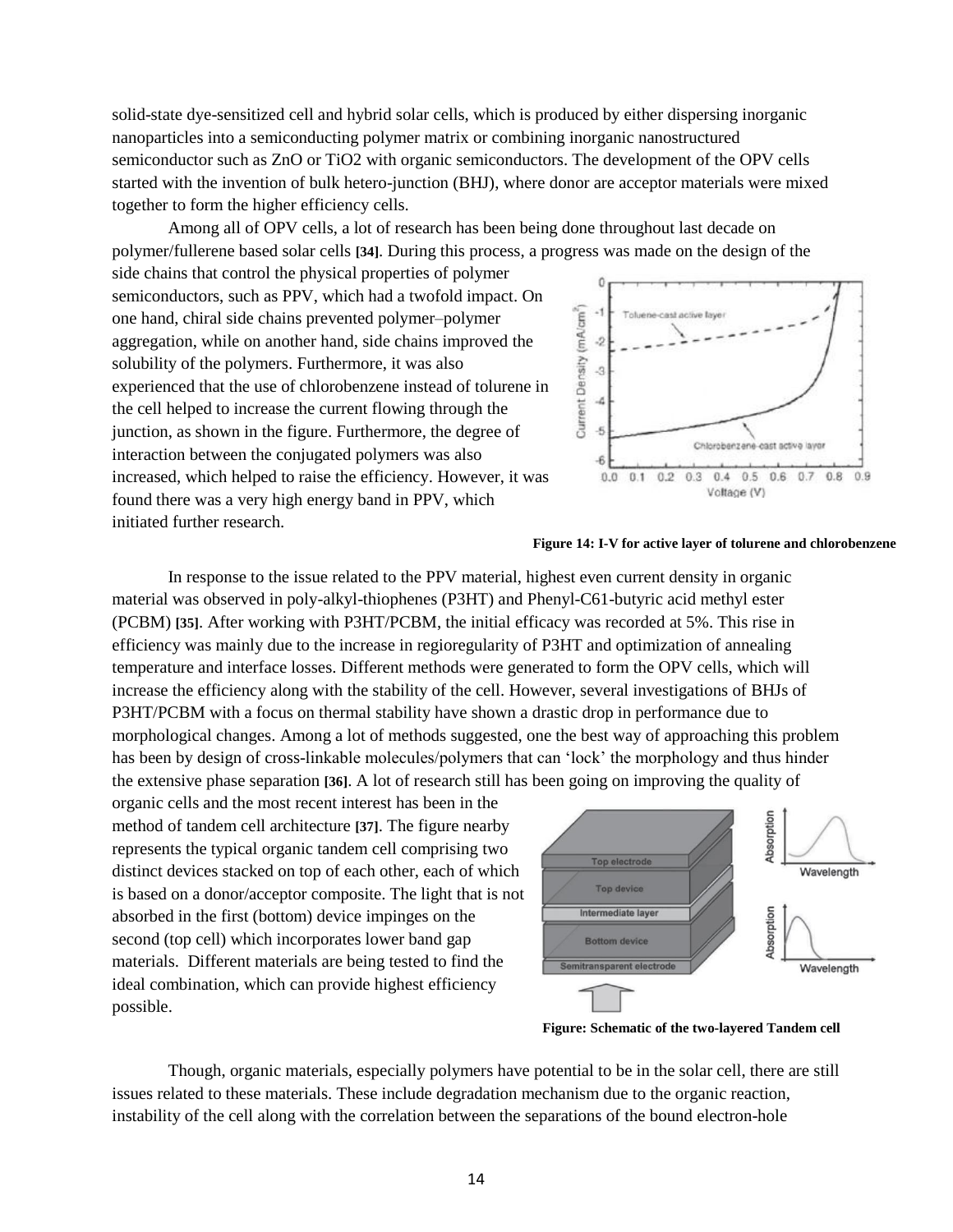excitation. Therefore, there are still doubts about increase in the performance of organic materials in the photovoltaic cell and studies have been following to find ways to tackle these challenges.

Along with polymers, nano-particles have been seen as the future replacement of silicon because it is believed that the size and shape control in the nanotechnology will allow for the customization of band gap through absorption of light across the whole spectrum **[38]**. Fabrication at the nano-scale provides a remarkable increase in the precision and level of control that can be obtained over solar cell development. Furthermore, "the 3D confinement leads to greater impact ionization and results in multiple charge carrier creation from a single photon". As much as 44% efficiency has been tested into the laboratory, which has given a boost for the further research in this area.

#### **7. Conclusion**

Solar energy is currently dominated by the single-crystalline silicon cell, which occupy as much as 90% total photovoltaic cells. However, there are still a lot of issues related to wafer-Si solar cells such as high manufacturing cost, recombinational, reflection and absorption losses along with efficiency issues in multi-crystalline and amorphous silicon based cells due to their disordered nature. Though there are numerous suggestions to solve these issues, it is hard to implement them due to their negative effect on efficiency. To make solar energy a possibility for the masses, scientists and researchers everywhere are trying to come up with newer and more economical ways of generating energy through solar power, especially by using various kinds of materials. Amorphous silicon based thin films cell, organic material based fullerene cell along with the cells containing nanoparticles are seen as the future competitors of single crystalline silicon cell. This rapid growth of this innovative research in wide range of active material, polymers and electrode combinations has provided many options for improving performance. Even though their efficiency and durability still remain in question, they are slowly but surely paving the way for making solar energy a viable, sustainable and prime source of energy in today's and tomorrow's world.